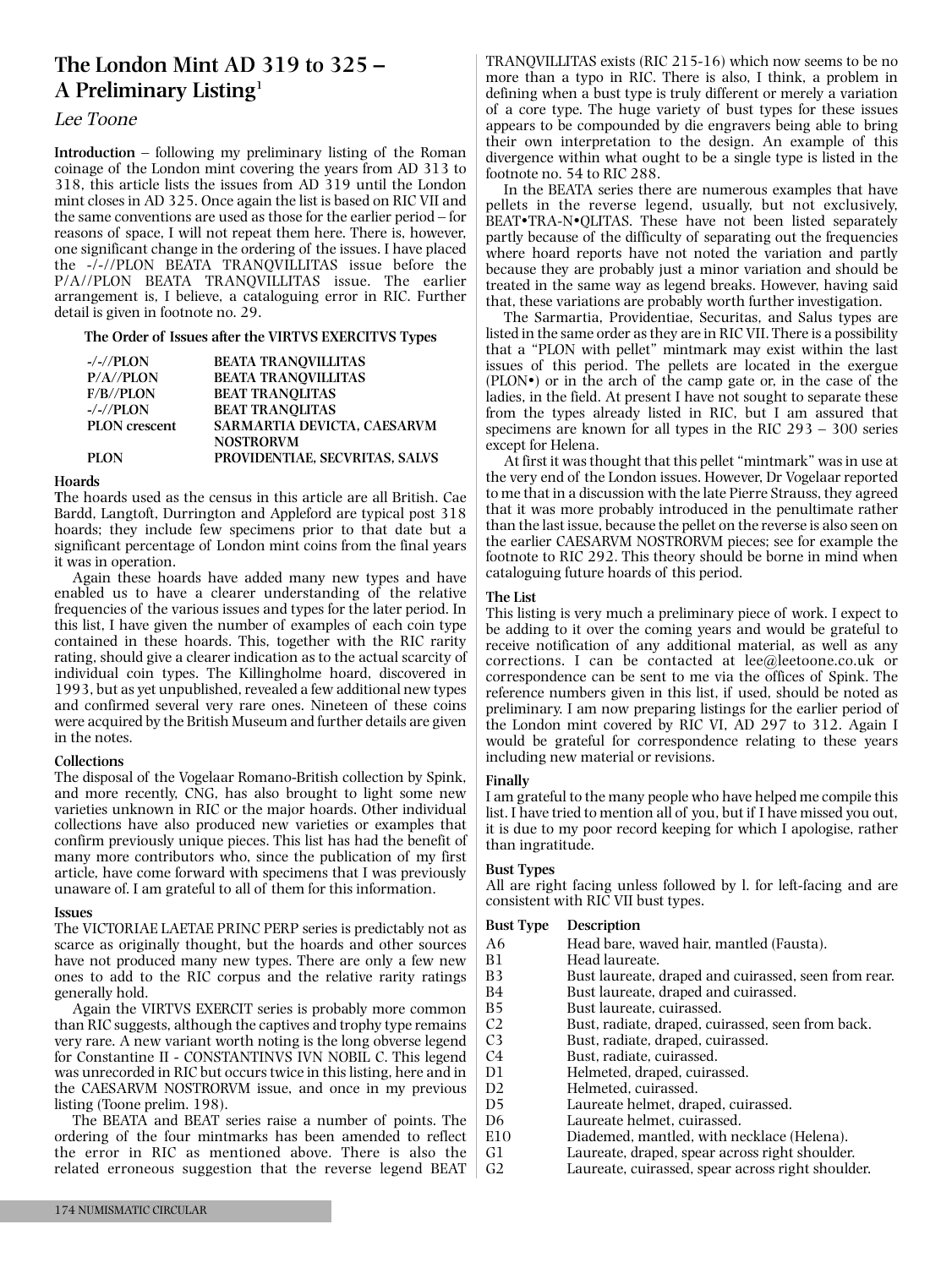| <b>Bust Type</b> | Description                                                                          |
|------------------|--------------------------------------------------------------------------------------|
| G4               | Laureate, cuirassed with shield.                                                     |
| G5               | Laureate, cuirassed, spear across right shoulder,<br>shield on left arm.             |
| G8               | Laureate, cuirassed, with spear pointing forward,<br>shield on left arm.             |
| G12              | Laureate, cuirassed, shield on left arm, holding<br>horse by bridle with right hand. |
| H1               | Helmeted, cuirassed, spear across r. shoulder.                                       |
| H <sub>2</sub>   | Helmeted, cuirassed, spear across r. shoulder, shield<br>on L arm.                   |
| H4               | Helmeted, cuirassed, spear pointing forward, shield.                                 |
| H <sub>6</sub>   | Laureate helmet, cuirassed, spear across r. shoulder,<br>shield on l. arm.           |
| H11              | High-crested helmet, cuirassed, spear across right<br>shoulder.                      |
| $_{\rm I1}$      | Laureate, draped, Victory on globe in right hand,<br>mappa in left hand.             |
| K <sub>2</sub>   | Laureate, cuirassed, eagle tipped sceptre in r. hand.                                |
| K <sub>3</sub>   | Bust laureate, wearing trabea, eagle tipped sceptre<br>in r. hand.                   |
| K5               | Bust radiate, wearing trabea, eagle tipped sceptre in<br>r. hand.                    |
| K6               | Helmeted, cuirassed, eagle tipped sceptre in r. hand.                                |
| L4               | Radiate, cuirassed, raising right hand, globe in left<br>hand.                       |
| L5               | Radiate, wearing trabea, raising right hand, globe                                   |

L5 Radiate, wearing trabea, raising right hand, globe in left hand.

**Hoards Publication** (date discovered) (for full reference, see below) Appleford (1954) RBN 1977<br>Cae Bardd (1981) CHRB VII 1987 Cae Bardd (1981) Durrington 2 (1993) CHRB X 1997 Killingholme (1993) Unpublished – records held at British Museum. Langtoft (2000) CHRB XII 2009<br>La Chapelle-lés-Luxeuil (1972) TM XVIII 1999 La Chapelle-lés-Luxeuil (1972)<br>Clerval (1998) TM XXIII 2009

#### **RIC References**

| AH.  | Appleford Hoard (see above).                                                                                                             |  |  |  |  |  |  |  |  |  |
|------|------------------------------------------------------------------------------------------------------------------------------------------|--|--|--|--|--|--|--|--|--|
| B.   | Berlin, Staatliche Museen zu Berlin.                                                                                                     |  |  |  |  |  |  |  |  |  |
| C.   | Copenhagen, Møntsamlingen, National Museum.                                                                                              |  |  |  |  |  |  |  |  |  |
| CaH. | Canterbury Hoard (R A G Carson, "The Canterbury<br>Hoard", NC 1957, pp. 249 ff.).                                                        |  |  |  |  |  |  |  |  |  |
| CF.  | Cambridge, Fitzwilliam Museum.                                                                                                           |  |  |  |  |  |  |  |  |  |
| CoH. | Cologne Hoard (Max von Barfeldt, "Münzen<br>Constantinus d. Gr. und seiner Zeit aus dem<br>Münzfundevon Köln a. Rh. 1895", Halle, 1923). |  |  |  |  |  |  |  |  |  |
| L.   | London. British Museum.                                                                                                                  |  |  |  |  |  |  |  |  |  |
| LM.  | London Museum, Kensington Palace<br>(now)<br>incorporated in the Museum of London).                                                      |  |  |  |  |  |  |  |  |  |
| Mun. | Munich, Staatliche Münzsammlung.                                                                                                         |  |  |  |  |  |  |  |  |  |
| Ox.  | Oxford. Ashmolean Museum.                                                                                                                |  |  |  |  |  |  |  |  |  |
| P.   | Paris, Cabinet des Médailles, Bibliothèque Nationale.                                                                                    |  |  |  |  |  |  |  |  |  |
| St.  | Stockholm, Kungl. Myntkabinettet, Statens<br>Historiska Museum.                                                                          |  |  |  |  |  |  |  |  |  |
| V.   | Vienna, Bundessammlung von Münzen<br>und<br>Medaillen, Kunsthist. Museum.                                                                |  |  |  |  |  |  |  |  |  |

#### **Other References**

| Beast<br>Cloke<br><b>CNG</b><br>DiMarzio<br>Holt<br>Stewartby<br>Toone<br>Vogelaar | www.beastcoins.com<br>Cloke Collection (USA)<br>www.cngcoins.com<br>DiMarzio Collection (USA)<br>Walter Holt's Old Money on VCoins<br>See bibliography.<br>Author's Collection<br>Various Spink London and CNG Auctions as<br>described in the footnotes. |
|------------------------------------------------------------------------------------|-----------------------------------------------------------------------------------------------------------------------------------------------------------------------------------------------------------------------------------------------------------|
| <b>Bibliography</b>                                                                |                                                                                                                                                                                                                                                           |
| <b>Bastien Sale</b>                                                                | M & M Sale 61, 7/8 October 1982. "Monnaies<br>Romaines du Bas-Empire (The Pierre Bastien<br>Collection) - Introduction by Pierre Strauss",<br>Basle 7 et 8 Octobre 1982, pp.65-204 (and<br>plates).                                                       |
| Carson-Kent                                                                        | Carson, R.A.G. and Kent, J.P.C. "Constantinian<br>Hoards and Other Studies", Numismatic<br>Chronicle 1956, pp. 83-161.                                                                                                                                    |
| <b>CHRB VII</b>                                                                    | Brewer, R.J. "The Cae Bardd, Guilsfield, Clwyd,<br>Hoard", Coin Hoards from Roman Britain,<br>Volume VII 1987, pp.45-130.                                                                                                                                 |
| CHRB X                                                                             | Algar, D. "Durrington, Wiltshire", Coin Hoards<br>from Roman Britain, Volume X 1997, pp. 296-<br>338.                                                                                                                                                     |
| <b>CHRB XII</b>                                                                    | Barclay, C., Holmes, S. and McCartney, L.<br>"Langtoft II, East Yorkshire", Coin Hoards from<br>Roman Britain, Volume XII 2009, pp.254-260,<br>pl.28.                                                                                                     |
| Failmezger                                                                         | Failmezger, Victor. "Roman Bronze Coins: From<br>Paganism to Christianity 294-364AD", 2002.                                                                                                                                                               |
| Hunter                                                                             | Robertson, A.S. "Roman Imperial Coins in the<br>Hunter Coin Cabinet", Volume V, 1982.                                                                                                                                                                     |
| Maurice                                                                            | Maurice, J. "Numismatique Constantinienne",<br>Paris 1908-1912 (1965 reprint).                                                                                                                                                                            |
| <b>RIC VII</b>                                                                     | Bruun, Patrick M. (Ed. Sutherland, C.H.V. and<br>Carson, R.A.G.) "Roman Imperial Coinage",<br>Volume VII, London 1966.                                                                                                                                    |
| <b>RBN 1977</b>                                                                    | King, C. E. "The Appleford Hoard", Revue Belge<br>de Numismatique CXXIII 1977, pp.41-100 and<br>Plates I-III.                                                                                                                                             |
| RN                                                                                 | Lord Stewartby, "Some rare and unpublished                                                                                                                                                                                                                |
| (Stewartby                                                                         | Roman coins of the London Mint in the Paris                                                                                                                                                                                                               |
| 1999)                                                                              | Collection", Revue Numismatique, 1999,<br>Numero 154, pp. 183-193.                                                                                                                                                                                        |
| Toone (prelim)                                                                     | Toone, L. "The London Mint $313-318$ AD - A<br>Preliminary Listing", Numismatic Circular,<br>October 2008, pp.244-252.                                                                                                                                    |
| TM XVIII                                                                           | Gricourt, D. "La Trouvaille de Monnaies<br>Constantiniennes De La Chapelle-lés-Luxeuil",<br>Monétaires,<br>Tome<br>XVIII<br>Trésor<br>1999.                                                                                                               |
| TM XXIII                                                                           | Bibliothèque Nationale de France.<br>Amandry, M. "Une Bourse Perdue a Clerval",<br>Monétaires.<br>XXIII<br>Tome<br>2009.<br>Trésor<br>Bibliothèque Nationale de France, pp.101,<br>pl.21.                                                                 |
|                                                                                    |                                                                                                                                                                                                                                                           |

#### **Internet Resources**

| Ancients.info<br>Author's Blog | www.ancients.info<br>www.thelondonmintofconstantine.blogspot.com |
|--------------------------------|------------------------------------------------------------------|
| eBay                           | www.ebay.co.uk                                                   |
| Forvm                          | www.forumancientcoins.com                                        |
| "Not in RIC"<br><b>UKDFD</b>   | www.forumancientcoins.com/notinric<br>www.ukdfd.co.uk            |
|                                |                                                                  |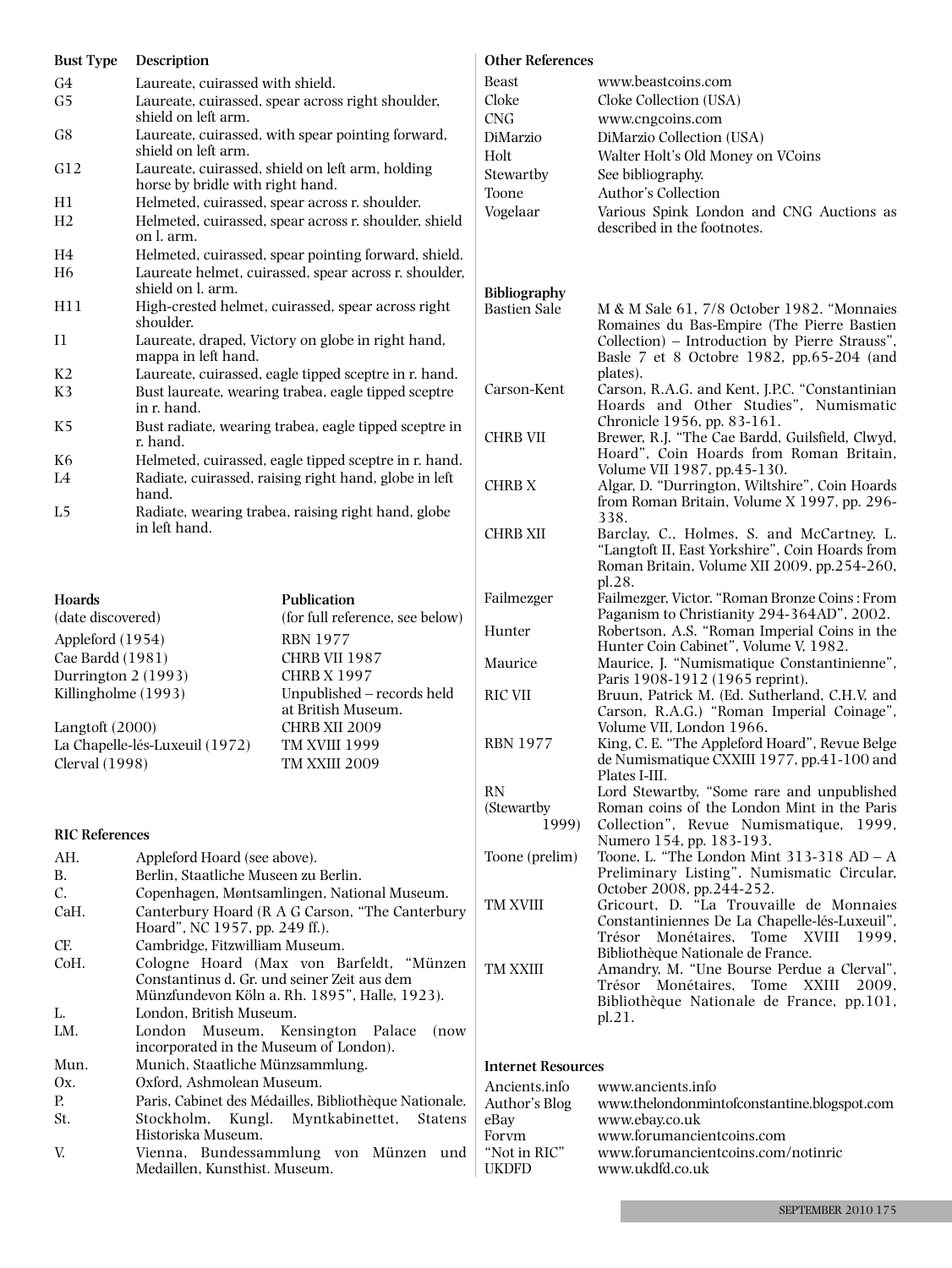**Rev. VICTORIAE LAETAE PRINC PERP Two victories standing facing one another, together holding vota shield, inscribed VOT/PR in two lines, resting on column.**

| No. | Obverse                        | Bust       | RIC No. | Ref.              | Rarity                   | Apple.                   | Cae B.                   | Durr.2 | Lang.                    |
|-----|--------------------------------|------------|---------|-------------------|--------------------------|--------------------------|--------------------------|--------|--------------------------|
| 210 | IMP CONSTANTINVS MAX AVG       | D6         | l 54    |                   |                          |                          |                          |        | $\overline{\phantom{a}}$ |
| 211 | <b>IMP CONSTANTINVS MAX AG</b> | D6         | -       | Holt <sup>2</sup> | $\overline{\phantom{0}}$ | $\overline{\phantom{0}}$ | $\overline{\phantom{0}}$ | -      | $\overline{\phantom{0}}$ |
| 212 | <b>IMP CONSTANTINVS IN AVG</b> | D6         | 155     | Ox.               | R4                       |                          |                          | -      | -                        |
| 213 | IMP CONSTANTINVS AVG           | $H11$ left | -56     |                   | R1                       |                          |                          |        |                          |
| 214 | <b>IMP CONSTANTINVS AG</b>     | H11 left   | -       | Cae B.            | $\sim$                   |                          |                          | $\sim$ | $\overline{\phantom{0}}$ |

altar **PLN**

**Rev. VICTORIAE LAETAE PRINC PERP Two victories standing facing one another, together holding vota shield, inscribed VOT/PR in two lines, resting on altar inscribed with a lozenge.**

| No.  | <b>Obverse</b>                | Bust                 | RIC No. | Ref.     | Rarity    | Apple. | Cae B. | Durr.2 | Lang. |
|------|-------------------------------|----------------------|---------|----------|-----------|--------|--------|--------|-------|
| 215  | IMP CONSTANTINVS MAX AVG      | D6                   | 157     |          | R1        |        |        | h      |       |
| 216  | IMP CONSTANTINVS MAX AG       | D6                   |         | Cae B.   |           |        |        |        |       |
| 217  | IMP CONSTANTINVS AVG          | H <sub>11</sub> left | 158     |          |           |        |        |        |       |
| 218  | IMP CONSTANTINVS AG           | H <sub>11</sub> left | 159     |          | R1        |        |        | h      |       |
| 219  | CONSTANTINVS P AVG            | D6                   | 160     |          | R5        |        |        |        |       |
| 220  | CONSTANTINVS AVG              | D6                   | 161     |          | R1        |        | 12     |        |       |
| 221  | CONSTANTINVS AVG              | H <sub>11</sub> left | 162     | AH.      | <b>R5</b> |        |        |        |       |
| 222  | CONSTANTINVS AG               | D6                   | 163     |          | R5        |        |        |        |       |
| 223  | <b>FLIVL CRISPVS NOB CAES</b> | B4                   | 164     |          | <b>R5</b> |        |        |        |       |
| 224  | <b>FLIVL CRISPVS NOB CAES</b> | D6                   | 165     |          | R5        |        |        |        |       |
| 225* | FL CL CONSTANTINVS IVN N C    | B3                   |         | DiMarzio |           |        |        |        |       |

#### *x* **wreath on altar PLN**

**Rev. VICTORIAE LAETAE PRINC PERP Two victories standing facing one another, together holding vota shield, inscribed VOT/PR in two lines, resting on altar inscribed with a wreath.**

| No.    | <b>Obverse</b>                  | <b>Bust</b>         | RIC No.               | Ref.               | Rarity         | Apple.         | Cae B. | Durr.2         | Lang. |
|--------|---------------------------------|---------------------|-----------------------|--------------------|----------------|----------------|--------|----------------|-------|
| 226    | <b>IMP CONSTANTINVS MAX AVG</b> | D <sub>6</sub>      | 166                   | AH.                | R <sub>5</sub> |                |        |                |       |
| 227    | <b>IMP CONSTANTINVS MAX AVG</b> | L4 left             | 167                   | B <sup>3</sup>     | R4corr.        |                |        |                |       |
| 228*   | <b>IMP CONSTANTINVS P AVG</b>   | L4 left             |                       | CNG <sup>4</sup>   |                |                |        |                |       |
| 229    | IMP CONSTANTINVS AVG            | H11 left            | 168                   | L.                 | R1             | $\overline{2}$ | 24     | 11             |       |
| 230    | <b>IMP CONSTANTINVS AG</b>      | $H11$ left          | 169                   | CF.                | R <sub>4</sub> |                | 8      |                |       |
| 231    | CONSTANTINVS MAX AVG            | D <sub>6</sub>      | 170                   | L.                 | R <sub>2</sub> |                | 18     |                |       |
| 232    | CONSTANTINVS MAX AG             | D <sub>6</sub>      | 171                   | Mun.               | R4             |                | 2      |                |       |
| 233    | CONSTANTINVS P AVG              | D6                  | 172                   | Ox.                | R <sub>5</sub> |                |        |                |       |
| 234    | <b>CONSTANTINVS AVG</b>         | D6                  | 173                   | Ox.                | R4             |                |        |                |       |
| 235    | <b>FLIVL CRISPVS NOB CAES</b>   | B4                  | 174                   | L.                 | R <sub>2</sub> |                | 16     |                |       |
| 236    | FL IVL CRISPVS NOB CAES         | D5                  | 175                   | L.                 | R4             |                |        |                |       |
| 237    | <b>FLIVL CRISPVS NOB CAES</b>   | D6                  | 176                   | Р.                 | R <sub>4</sub> |                |        |                |       |
| 238    | FL IVL CRISPVS NOBIL C          | B4                  | 177                   | Ox.                | R <sub>4</sub> |                | 4      |                |       |
| 239    | FL IVL CRISPVS NOBIL C          | D5                  |                       | Cae $B^5$          |                |                |        |                |       |
| $240*$ | FLIVL CRISPVS NOB C             | D5                  |                       | Cloke <sup>6</sup> |                |                |        |                |       |
| 241    | <b>CRISPVS NOB CAESAR</b>       | B4                  | 178                   | LM.                | R4             |                |        |                |       |
| 242    | <b>CRISPVS NOB CAES</b>         | B4                  | 179                   | L.                 | R4             |                | 3      | $\mathfrak{D}$ | 3.    |
| 243    | FL CL CONSTANTINVS IVN N C      | B4                  | 180                   | Ox.                | R <sub>3</sub> |                |        |                |       |
| 244    | FL CL CONSTANTINVS IVN N C      | C <sub>2</sub>      |                       | Beast <sup>7</sup> |                |                |        |                |       |
| 245    | FL CL CONSTANTINVS IVN N C      | C <sub>2</sub> left | $181$ corr. $8$       | AH.                | R <sub>2</sub> | 8              | 16     | 10             | 4     |
| 246    | CONSTANTINVS IVN N C            | C <sub>2</sub> left | $182$ corr. $\degree$ | L.                 | R2             |                | 2      |                |       |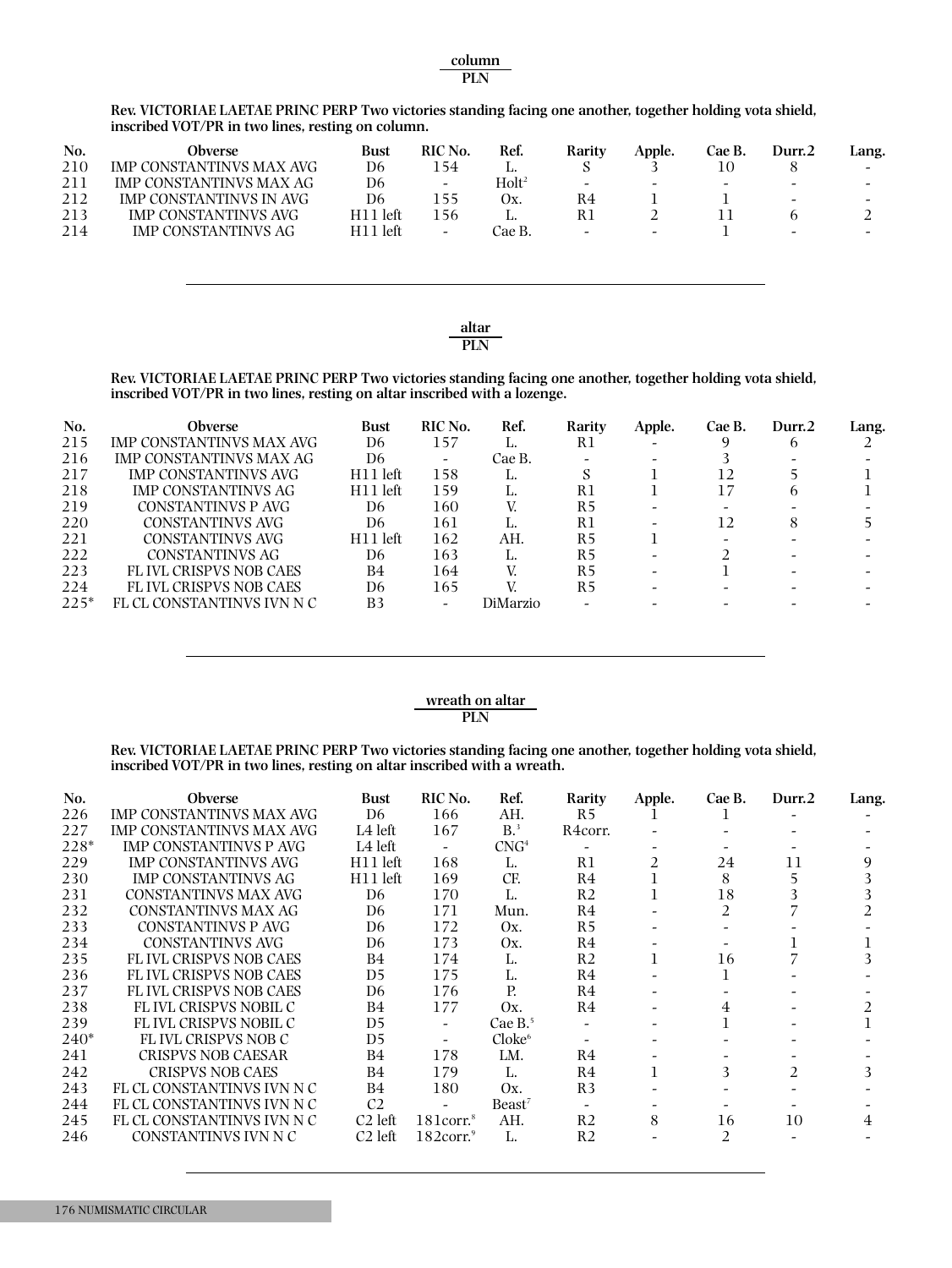#### **th on alt PLON**

**Rev. VIRTVS EXERCIT Trophy standing on ground, captive seated on either side.**

| No. | Obverse                 | Bust    | RIC No.                  | Ref.           | Rarity                   | Apple.                   | Cae B.                   | Durr.2                   | Lang.                    |
|-----|-------------------------|---------|--------------------------|----------------|--------------------------|--------------------------|--------------------------|--------------------------|--------------------------|
| 247 | CONSTANTINVS AVG        | D2      | $\overline{a}$           | Durr. $2^{10}$ | -                        | $\overline{\phantom{0}}$ | -                        |                          | -                        |
| 248 | CONSTANTINVS AG         | D2      | $\overline{\phantom{0}}$ | Cae B.         | $\overline{\phantom{a}}$ | $\sim$                   |                          | $\overline{\phantom{a}}$ | $\overline{\phantom{0}}$ |
| 249 | FL IVL CRISPVS NOB CAES | D2      | 183                      |                | R4                       | $\overline{\phantom{a}}$ | $\overline{\phantom{0}}$ | $\overline{\phantom{a}}$ | $\overline{\phantom{0}}$ |
| 250 | CONSTANTINVS IVN N C    | C3 left | 184                      |                | R5                       | $\overline{\phantom{a}}$ | $\overline{\phantom{0}}$ | $\overline{\phantom{0}}$ | -                        |
|     |                         |         |                          |                |                          |                          |                          |                          |                          |

#### **th on alt PLON**

#### Rev. VIRTVS EXERCIT Standard inscribed VOT/XX in two lines, standing on ground, captive seated on either side.

| No. | <b>Obverse</b>          | Bust    | RIC No. | Ref. | Rarity | Apple.                   | Cae B. | Durr.2                   | Lang. |
|-----|-------------------------|---------|---------|------|--------|--------------------------|--------|--------------------------|-------|
| 251 | CONSTANTINVS AVG        | D2      | 185     | CF.  | R2     |                          |        |                          |       |
| 252 | CONSTANTINVS AG         | D2      | 186     | Οх.  | R3     | $\overline{\phantom{a}}$ |        | $\overline{\phantom{0}}$ | -     |
| 253 | CRISPVS NOBIL C         | D1      | 187     | AH.  | R4     |                          |        |                          |       |
| 254 | CRISPVS NOBIL C         | D2      | 188     |      | R3     | $\overline{\phantom{a}}$ |        |                          |       |
| 255 | <b>CRISPVS NOB CAES</b> | D2      | 189     | Mun. | R5     | -                        |        | -                        | -     |
| 256 | CONSTANTINVS IVN N C    | C3 left | 190     |      |        |                          |        |                          |       |

**PLN**

#### Rev. VIRTVS EXERCIT Standard inscribed VOT/XX in two lines, standing on ground, captive seated on either side.

| No.    | <b>Obverse</b>           | <b>Bust</b>         | RIC No.                  | Ref.                | Rarity         | Apple. | Cae B. | Durr.2 | Lang. |
|--------|--------------------------|---------------------|--------------------------|---------------------|----------------|--------|--------|--------|-------|
| 257    | CONSTANTINVS AVG         | D <sub>2</sub>      | 191                      | L.                  | C <sub>3</sub> | 21     | 41     | 27     |       |
| 258    | CONSTANTINVS AVG         | D <sub>2</sub> left | 192                      | В.                  | R5             |        |        |        |       |
| 259    | CONSTANTINVS AG          | D <sub>2</sub>      | 193                      | Οх.                 | R2             | 4      |        |        |       |
| 260    | CRISPVS NOBIL C          | D <sub>2</sub>      | 194                      | L.                  |                | h      |        | 8      |       |
| 261    | <b>CRISPVS NOB CAES</b>  | D1                  | 195                      |                     | R5             | 4      | 4      |        |       |
| 262    | CRISPVS NOB CAES         | D <sub>2</sub>      | 196                      |                     | R1             |        | Q      |        |       |
| $263*$ | CRISPVS NOB CAES         | D <sub>2</sub> left | $\overline{\phantom{0}}$ | Debar <sup>11</sup> |                |        |        |        |       |
| $264*$ | CONSTANTINVS IVN NOBIL C | C <sub>3</sub> left |                          | Toone               |                |        |        |        |       |
| 265    | CONSTANTINVS IVN NOB C   | C <sub>3</sub> left | 197                      |                     | R <sub>2</sub> |        |        |        |       |
| 266    | CONSTANTINVS IVN N C     | C <sub>3</sub> left | 198                      |                     |                | 10     | 21     |        |       |
|        |                          |                     |                          |                     |                |        |        |        |       |

#### **PLON**

# **Rev. BEATA TRA-NQVILLITAS (or AN-QV) Globe on altar inscribed VOT/IS/XX in three lines; above, three stars.**

| No.  | <b>Obverse</b>            | <b>Bust</b>         | RIC No.                      | Ref.                | Rarity         | Apple.                | Cae B. | Durr.2 | Lang. |
|------|---------------------------|---------------------|------------------------------|---------------------|----------------|-----------------------|--------|--------|-------|
| 267  | <b>CONSTANTINVS P AVG</b> | K3                  | 220                          | AH.                 | R <sub>5</sub> |                       |        |        |       |
| 268  | <b>CONSTANTINVS P AVG</b> | K3 left             | $\qquad \qquad \blacksquare$ | Cae B.              |                |                       | 2      |        |       |
| 269  | CONSTANTINVS AVG          | B1                  | 221                          | В.                  | R <sub>5</sub> |                       |        |        |       |
| 270  | CONSTANTINVS AVG          | D <sub>2</sub>      | 222                          | L.                  | R <sub>3</sub> |                       |        |        |       |
| 271  | CONSTANTINVS AVG          | $D2$ left           | 223                          | CaH.                | R <sub>5</sub> |                       |        |        |       |
| 272  | CONSTANTINVS AVG          | K <sub>2</sub>      | -                            | Vogel. $^{12}$      |                |                       |        |        |       |
| 273  | CONSTANTINVS AVG          | $K2$ left           | -                            | Durr. $2^{13}$      |                |                       |        |        |       |
| 274  | CONSTANTINVS AVG          | K3                  | 224                          | Ox.                 | R <sub>3</sub> | 3                     |        |        | 4     |
| 275  | CONSTANTINVS AVG          | K3 left             | 225                          | L.                  | R1             | 4                     | 9      | 4      | 4     |
| 276  | CONSTANTINVS AG           | D <sub>2</sub> left |                              | Lang. $14$          |                |                       |        |        |       |
| 277  | CONSTANTINVS AG           | K3                  | 226                          | AH.                 | R <sub>5</sub> |                       |        |        |       |
| 278  | CONSTANTINVS AG           | K3 left             | 227                          | C.                  | R <sub>5</sub> |                       |        |        |       |
| 279  | CRISPVS NOBIL C           | <b>B4</b>           | 228                          | L.                  | R4             |                       |        |        |       |
| 280* | CRISPVS NOBIL C           | D1                  | -                            | Toone <sup>15</sup> |                |                       |        |        |       |
| 281  | CRISPVS NOBIL C           | D <sub>2</sub>      | 229                          | Ox.                 | S              | 13                    | 10     |        |       |
| 282  | CRISPVS NOBIL C           | $D2$ left           | 230                          | $Ox.^{16}$          | C <sub>1</sub> | 18                    | 30     | 10     | 11    |
| 283  | CRISPVS NOBIL C           | H4 left             | 231                          | V.                  | R4             |                       |        |        |       |
| 284  | CRISPVS NOBIL C           | $H2$ left           | 232                          | CF <sup>17</sup>    | R <sub>5</sub> | $\mathcal{D}_{\cdot}$ |        |        |       |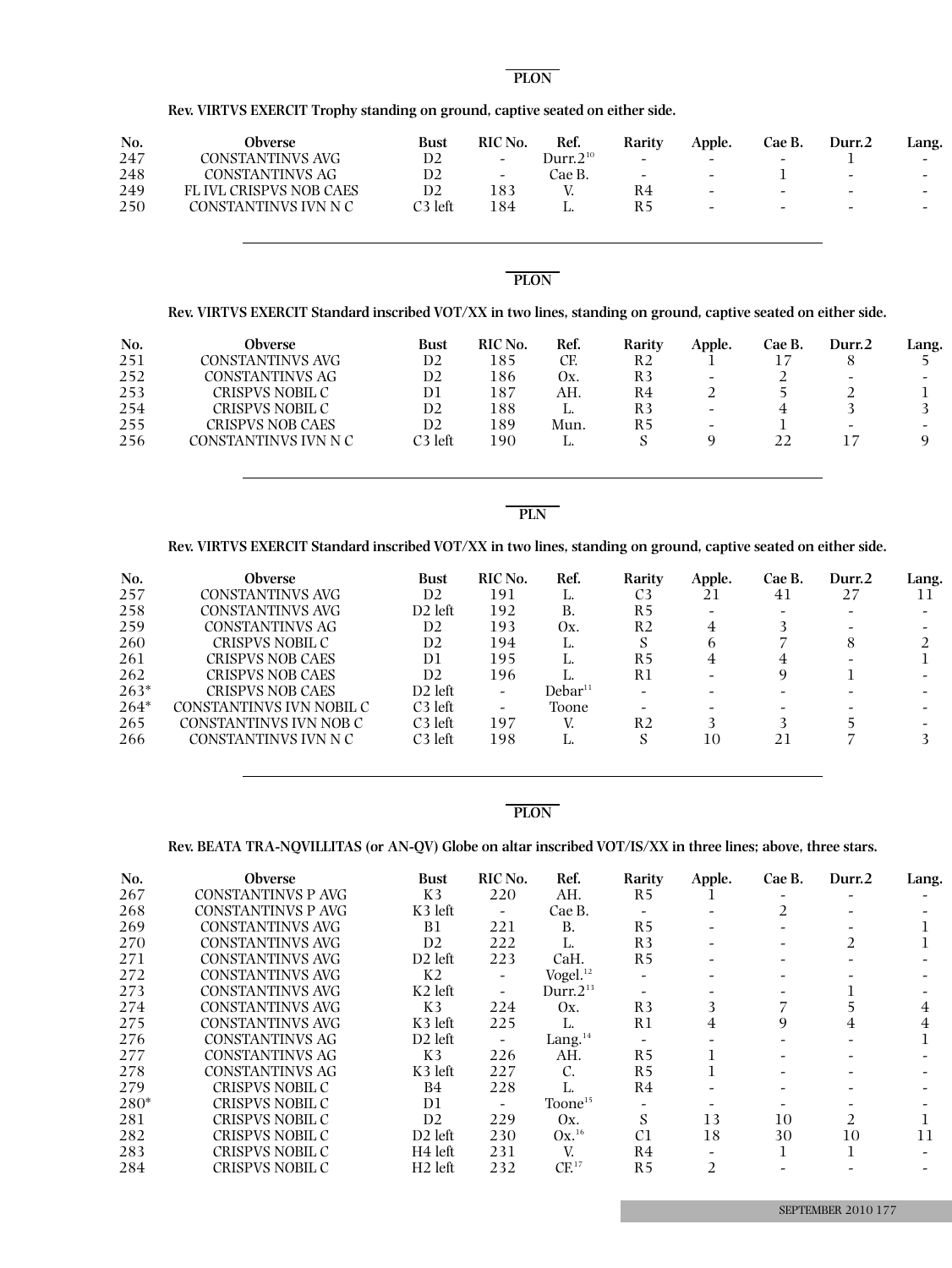| No.    | Obverse                 | <b>Bust</b>         | RIC No.                  | Ref.                              | Rarity         | Apple.                   | Cae B.                   | Durr.2                       | Lang.                    |
|--------|-------------------------|---------------------|--------------------------|-----------------------------------|----------------|--------------------------|--------------------------|------------------------------|--------------------------|
| 285    | <b>CRISPVS NOB CAES</b> | B1                  | $\overline{\phantom{a}}$ | Stewartbv <sup>18</sup>           | -              |                          | $\overline{\phantom{a}}$ | $\overline{\phantom{0}}$     | $\overline{\phantom{0}}$ |
| 286    | <b>CRISPVS NOB CAES</b> | B4                  | 233                      | Ox.                               | R5             |                          | $\overline{\phantom{0}}$ | $\qquad \qquad \blacksquare$ | $\overline{\phantom{a}}$ |
| 287    | <b>CRISPVS NOB CAES</b> | D1                  | 234                      | Ox.                               | R5             |                          | $\overline{\phantom{a}}$ |                              | $\overline{\phantom{0}}$ |
| 288    | <b>CRISPVS NOB CAES</b> | D <sub>2</sub>      | 235                      | Οх.                               | R4             |                          |                          | -                            | $\overline{\phantom{0}}$ |
| 289    | CONSTANTINVS IVN N C    | C <sub>3</sub> left | 236                      | $\mathrm{L}^{.19}$                | C <sub>3</sub> | 55                       | 66                       | 38                           | 25                       |
| 290    | CONSTANTINVS IVN N C    | $D2$ left           | 237                      | St.                               | R5             | $\overline{\phantom{a}}$ | $\overline{\phantom{a}}$ | -                            | $\overline{\phantom{a}}$ |
| $291*$ | CONSTANTINVS IVN N C    | $G12$ left          | $\overline{\phantom{0}}$ | $\mathrm{L}^{20}$                 |                |                          | $\overline{\phantom{a}}$ |                              | $\overline{\phantom{0}}$ |
| 292    | CONSTANTINVS IVN N C    | I1 left             | -                        | Durr. $2^{\scriptscriptstyle 21}$ |                |                          | $\overline{\phantom{a}}$ |                              | $\overline{\phantom{0}}$ |
|        |                         |                     |                          |                                   |                |                          |                          |                              |                          |

#### $P | A$ **PLON**

# **Rev. BEATA TRA-NQVILLITAS (or AN-QV) Globe on altar inscribed VOT/IS/XX in three lines; above, three stars.**

| No.  | <b>Obverse</b>                | <b>Bust</b>         | RIC No.                  | Ref.              | Rarity         | Apple. | Cae B. | Durr.2 | Lang. |
|------|-------------------------------|---------------------|--------------------------|-------------------|----------------|--------|--------|--------|-------|
| 293  | CONSTANTINVS P F AVG          | K3 left             | 199                      | Ox.               | R <sub>5</sub> |        |        |        |       |
| 294  | CONSTANTINVS P AVG            | D <sub>2</sub>      | $200^{22}$               | AH.               | R <sub>5</sub> |        |        |        |       |
| 295  | <b>CONSTANTINVS P AVG</b>     | K <sub>5</sub> left | 201                      | V.                | R4             |        |        |        |       |
| 296  | <b>CONSTANTINVS AVG</b>       | B <sub>5</sub> left | $202^{23}$               | B.                | R <sub>5</sub> |        |        |        |       |
| 297  | <b>CONSTANTINVS AVG</b>       | D <sub>2</sub>      | 203                      | CF.               | R4             |        |        |        |       |
| 298  | <b>CONSTANTINVS AVG</b>       | D <sub>2</sub> left | 204                      | St.               | R <sub>5</sub> |        |        |        |       |
| 299* | <b>CONSTANTINVS AVG</b>       | K <sub>2</sub>      |                          | Cloke             |                |        |        |        |       |
| 300  | <b>CONSTANTINVS AVG</b>       | K3                  | 205                      | V.                | R <sub>5</sub> |        |        |        | 2     |
| 301  | <b>CONSTANTINVS AVG</b>       | K3 left             | 206                      | L.                | R <sub>4</sub> |        |        |        |       |
| 302  | <b>CONSTANTINVS AVG</b>       | K5 left             | 207                      | AH.               | R <sub>5</sub> |        | ר      |        |       |
| 303  | CONSTANTINVS AG               | D2                  |                          | Lang. $^{24}$     |                |        |        |        |       |
| 304  | CONSTANTINVS AG               | K3 left             | $\overline{\phantom{a}}$ | $AH.^{25}$        |                |        |        |        |       |
| 305  | CONSTANTINVS AG               | K5 left             | $\overline{\phantom{a}}$ | Cae B. $26$       |                |        | 2      |        |       |
| 306  | <b>FLIVL CRISPVS NOB CAES</b> | G8 left             | 208                      | L.                | R <sub>5</sub> |        |        |        |       |
| 307  | CRISPVS NOBIL C               | D1 left             | 209                      | $\mathrm{L}^{27}$ | R <sub>3</sub> | 2      |        |        |       |
| 308  | CRISPVS NOBIL C               | D <sub>2</sub>      | 210                      | C.                | R <sub>5</sub> |        |        |        |       |
| 309  | CRISPVS NOBIL C               | D <sub>2</sub> left | 211                      | $L^{28}$          | C <sub>2</sub> | 15     | 35     | 22     | 10    |
| 310  | CRISPVS NOBIL C               | G8 left             | 212                      | V.                | R <sub>5</sub> |        |        |        |       |
| 311  | CRISPVS NOBIL C               | H <sub>1</sub> left | 213                      | AH.               | R <sub>3</sub> | 5      | 4      |        |       |
| 312  | CRISPVS NOBIL C               | $H2$ left           | 214                      | L.                | R <sub>4</sub> | 2      |        | 4      |       |
| 313  | CRISPVS NOBIL C               | H <sub>4</sub> left | $215$ cor. <sup>29</sup> | CaH.              | R <sub>4</sub> |        |        |        |       |
| 314  | CONSTANTINVS IVN N C          | C <sub>2</sub> left |                          | Cae B.            |                |        |        | 2      |       |
| 315  | CONSTANTINVS IVN N C          | C <sub>3</sub> left | $216 \text{ cor.}^{30}$  | L.                | C <sub>3</sub> | 41     | 77     | 43     | 32    |

#### **Rev. BEAT TRA-NQLITAS Globe on altar inscribed VOT/IS/XX in three lines; above, three stars.** 31

| No. | Obverse              | <b>Bust</b> | <b>RIC No.</b> | Ref. | Rarity | Apple.                   | Cae B. | Durr.2                   | Lang.                    |
|-----|----------------------|-------------|----------------|------|--------|--------------------------|--------|--------------------------|--------------------------|
| 316 | CONSTANTINVS AG      | K5 left     |                | CoH. | R5     | $\overline{\phantom{0}}$ | $\sim$ | $\overline{\phantom{0}}$ | $\overline{\phantom{a}}$ |
| 317 | CRISPVS NOBIL C      | D2 left     | 218            |      | R 5    | $\sim$                   | $\sim$ | $\overline{\phantom{a}}$ | $\overline{\phantom{a}}$ |
| 318 | CONSTANTINVS IVN N C | C3 left     | 21 Q           |      | R4     | $\sim$                   | $\sim$ | $\sim$                   | $\overline{\phantom{0}}$ |

**NF** / **B PLON**

# **Rev. BEAT TRA-NQLITAS Globe on altar inscribed VOT/IS/XX in three lines; above, three stars.**

| No.    | <b>Obverse</b>     | <b>Bust</b>         | RIC No. | Ref.                 | Rarity         | Apple. | Cae B. | Durr.2 | Lang. |
|--------|--------------------|---------------------|---------|----------------------|----------------|--------|--------|--------|-------|
| 319    | CONSTANTINVS P AVG | <b>B5</b>           |         | Lang. $32$           |                |        |        |        |       |
| $320*$ | CONSTANTINVS P AVG | B <sub>5</sub> left |         | Cloke                |                |        |        |        |       |
| 321    | CONSTANTINVS P AVG | K3 left             | 238     | AH.                  | R5             |        |        |        |       |
| 322    | CONSTANTINVS AVG   | В5                  | 239     | Ox.                  | R5             |        |        |        |       |
| 323    | CONSTANTINVS AVG   | B <sub>5</sub> left | 240     | V.                   | R2             |        |        |        |       |
| 324    | CONSTANTINVS AVG   | D2                  | 241     | CF <sup>33</sup>     | R4             |        |        |        |       |
| 325    | CONSTANTINVS AVG   | $D2$ left           | 242     |                      | R <sub>3</sub> |        | 4      |        |       |
| 326    | CONSTANTINVS AVG   | K <sub>2</sub> left |         | Vogel. <sup>34</sup> |                |        |        |        |       |
| 327    | CONSTANTINVS AVG   | K3 left             | 243     |                      | R <sub>2</sub> |        |        |        |       |
| 328    | CONSTANTINVS AG    | <b>B5</b>           | 244     | Ox.                  | R <sub>5</sub> |        |        |        |       |
| 329    | CONSTANTINVS AG    | D <sub>2</sub>      | 245     | AH.                  | R4             |        |        |        |       |
| 330    | CONSTANTINVS AG    | $D2$ left           | 246     | V.                   | R <sub>3</sub> |        |        |        |       |
| 331    | CONSTANTINVS AG    | K3 left             |         | Cae B. $35$          |                |        |        |        |       |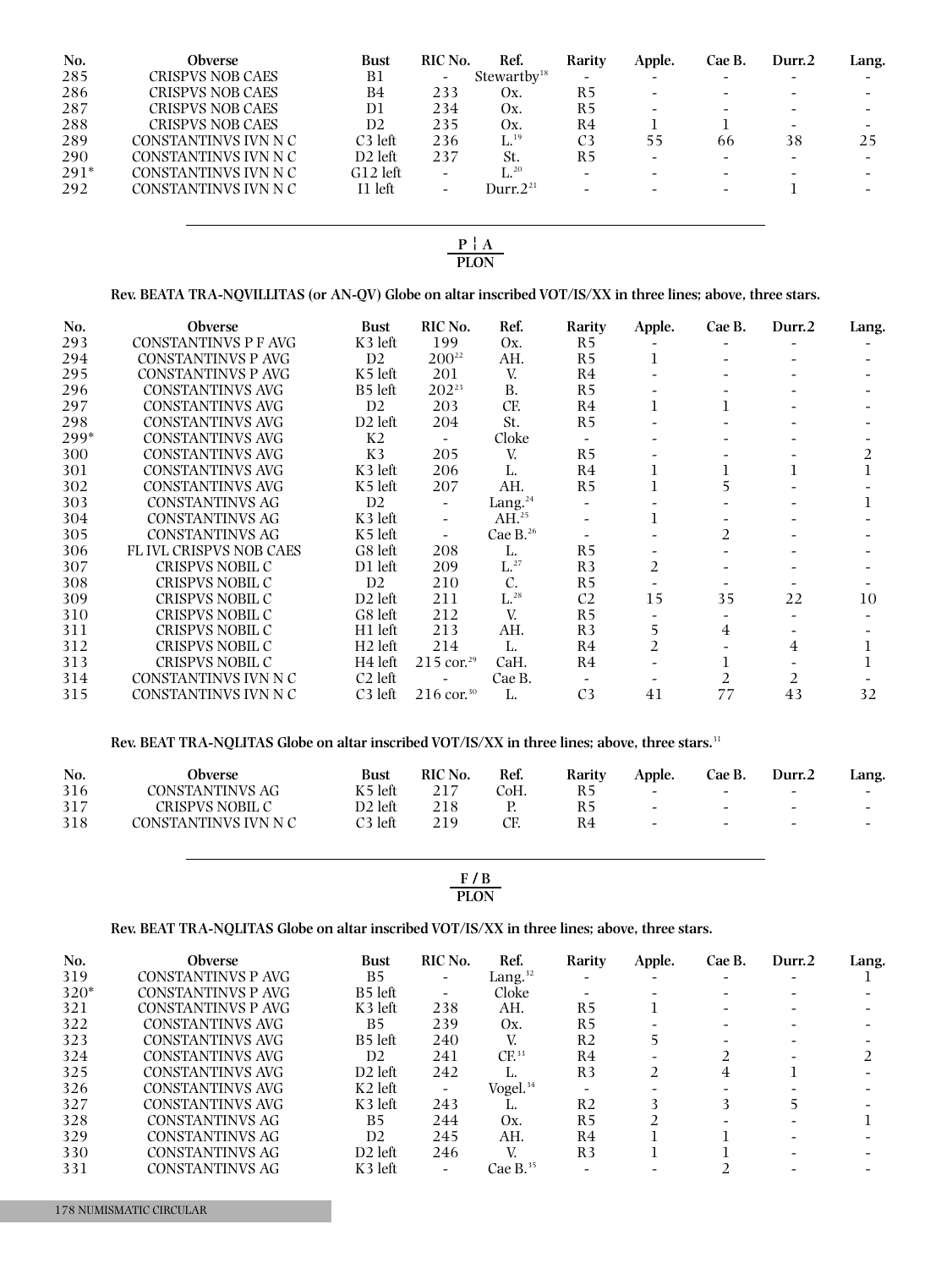

**All Coins are illustrated at x1.5**

*Images courtesy of:*

Paul DiMarzio (225), CNG (228 and 240), Adrien Debar (263), British Museum (291), Hugh Cloke (299, 320 and 382) and Author's collection (264 and 280).

| No. | <b>Obverse</b>          | <b>Bust</b>         | RIC No.                 | Ref.               | Rarity         | Apple.        | Cae B.         | Durr.2   | Lang. |
|-----|-------------------------|---------------------|-------------------------|--------------------|----------------|---------------|----------------|----------|-------|
| 332 | CRISPVS NOBIL C         | $D2$ left           | 247                     | Ox.                | S              | 8             | 10             |          | 4     |
| 333 | CRISPVS NOBIL C         | G1 left             | $248 \text{ cor.}^{36}$ | AH.                | R <sub>5</sub> |               |                |          |       |
| 334 | CRISPVS NOBIL C         | G5 left             | 249                     | V.                 | R4             |               |                | $1^{37}$ |       |
| 335 | CRISPVS NOBIL C         | G8 left             | 250                     | L.                 | C <sub>3</sub> | $41^{38}$     | 46             | 35       | 21    |
| 336 | CRISPVS NOBIL C         | H <sub>4</sub> left | 251                     | L.                 | R <sub>2</sub> | 3             | $\mathfrak{D}$ | 3        |       |
| 337 | <b>CRISPVS NOB CAES</b> | <b>B1</b>           | 252                     | $B.$ <sup>39</sup> | R <sub>5</sub> |               |                |          |       |
| 338 | <b>CRISPVS NOB CAES</b> | G5 left             |                         | Cae $B^{40}$       |                |               |                |          |       |
| 339 | CONSTANTINVS IVN N C    | C <sub>2</sub>      | 253                     | ь.                 | R <sub>3</sub> |               | 4              |          |       |
| 340 | CONSTANTINVS IVN N C    | $C2$ left           |                         | Cae $B.^{41}$      |                |               | 25             | 13       |       |
| 341 | CONSTANTINVS IVN N C    | C <sub>3</sub>      | 254                     | Ъ.                 | R1             |               |                |          |       |
| 342 | CONSTANTINVS IVN N C    | $C3$ left           | 255                     | L.                 | C <sub>3</sub> | $51 + 3^{42}$ | 19             |          | 32    |
| 343 | CONSTANTINVS IVN N C    | C4                  | 256                     | V.                 | R <sub>3</sub> | 6             | 2              |          |       |
| 344 | CONSTANTINVS IVN N C    | C <sub>4</sub> left | 257                     | ы.                 | C <sub>3</sub> | 51            | 55             | 19       | 26    |
| 345 | CONSTANTINVS IVN N C    | D2                  | 258                     | ы.                 | R <sub>2</sub> | 3             | 3              | 3        |       |
| 346 | CONSTANTINVS IVN N C    | $D2$ left           | 259                     | Ь.                 | C1             | 16            | 15             | 8        |       |
| 347 | CONSTANTINVS IVN N C    | L5 left             | 260                     | V <sup>43</sup>    | R5             |               |                |          |       |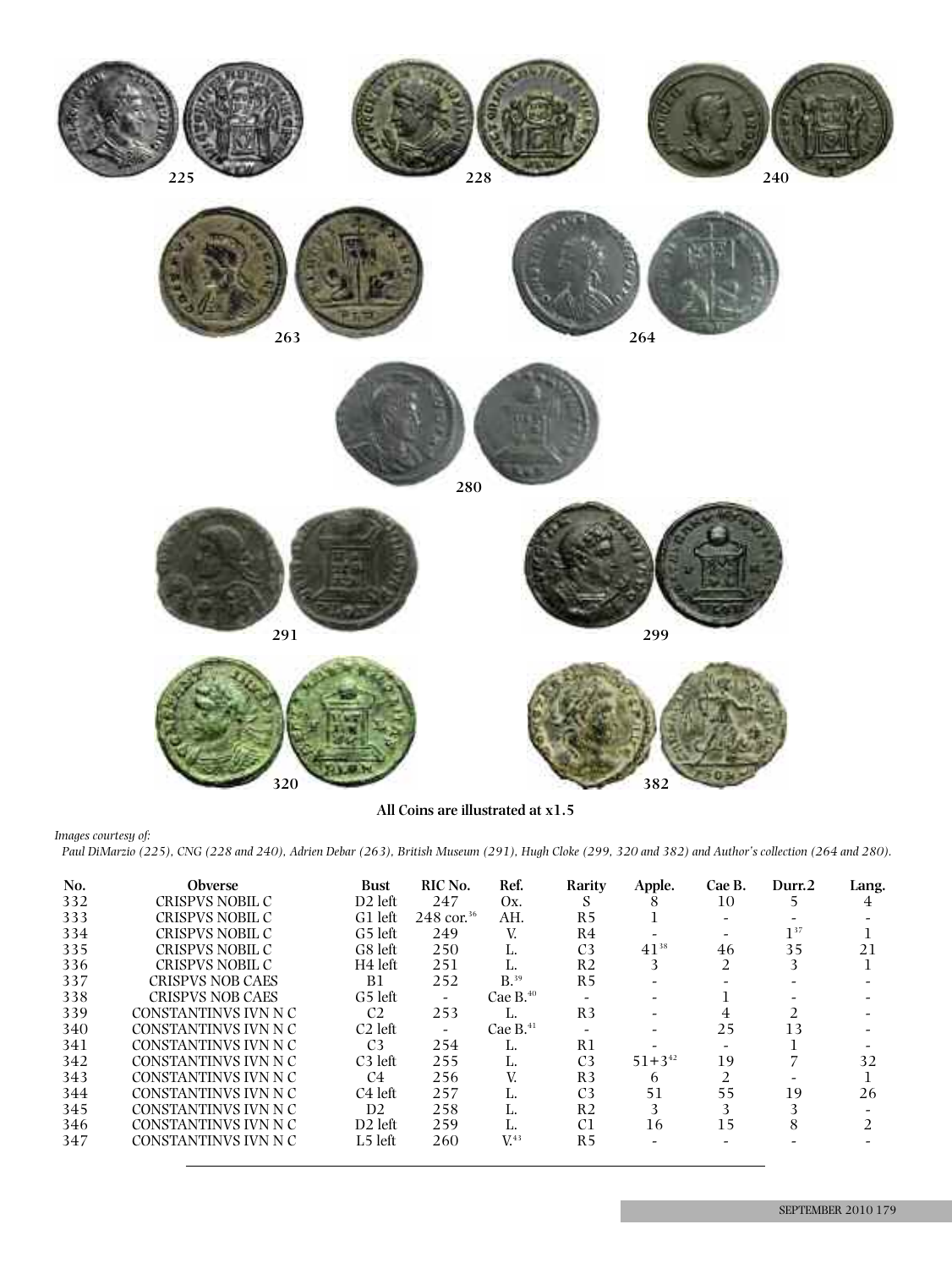#### **NF** / **BN PLON**

| Rev. BEAT TRA-NQLITAS Globe on altar inscribed VOT/IS/XX in three lines; above, three stars. |  |
|----------------------------------------------------------------------------------------------|--|
|----------------------------------------------------------------------------------------------|--|

| No. | Obverse                   | <b>Bust</b>         | RIC No.        | Ref.                | Rarity                   | Apple.                      | Cae B.         | Durr.2         | Lang.          |
|-----|---------------------------|---------------------|----------------|---------------------|--------------------------|-----------------------------|----------------|----------------|----------------|
| 348 | <b>CONSTANTINVS P AVG</b> | K3                  | 261            | AH.                 | R <sub>5</sub>           | $\perp$                     |                | 1              |                |
| 349 | <b>CONSTANTINVS P AVG</b> | K <sub>6</sub>      | 262            | C.                  | R <sub>5</sub>           |                             |                |                |                |
| 350 | <b>CONSTANTINVS AVG</b>   | B <sub>5</sub>      |                | Kill. <sup>44</sup> | $\overline{\phantom{a}}$ |                             |                |                |                |
| 351 | <b>CONSTANTINVS AVG</b>   | D <sub>2</sub>      | 263            | L.                  | R <sub>2</sub>           | 3                           | 2              | 6              | 6              |
| 352 | <b>CONSTANTINVS AVG</b>   | $D2$ left           | 264            | L.                  | ${\bf S}$                | 8                           | 8              | 5              | $\overline{2}$ |
| 353 | <b>CONSTANTINVS AVG</b>   | G <sub>2</sub>      | 265            | L.                  | R <sub>4</sub>           |                             |                |                |                |
| 354 | <b>CONSTANTINVS AVG</b>   | G5 left             | 266            | V.                  | R <sub>4</sub>           | $\overline{\phantom{a}}$    |                |                |                |
| 355 | <b>CONSTANTINVS AVG</b>   | K3                  | 267            | L.                  | C <sub>3</sub>           | 25                          | 23             | 11             | 22             |
| 356 | <b>CONSTANTINVS AG</b>    | D2                  | 268            | $\mathrm{L}^{.45}$  | R3                       | $\overline{4}$              | $\overline{4}$ | 3              |                |
| 357 | <b>CONSTANTINVS AG</b>    | D <sub>2</sub> left | 269            | L.                  | R1                       | 8                           | 9              | 5              | 6              |
| 358 | <b>CONSTANTINVS AG</b>    | G5 left             | 270            | <b>B.</b>           | R <sub>5</sub>           |                             |                |                |                |
| 359 | <b>CONSTANTINVS AG</b>    | K3                  | 271            | CoH.                | R <sub>2</sub>           | 8                           | 8              | $\overline{4}$ | $\overline{2}$ |
| 360 | CONSTANTINVS AG           | K3 left             | 272            | <b>B.</b>           | R <sub>4</sub>           | $\mathbf 1$                 | 1              |                |                |
| 361 | <b>CRISPVS NOBIL C</b>    | B4?                 |                | Chap. <sup>46</sup> |                          |                             |                |                |                |
| 362 | <b>CRISPVS NOBIL C</b>    | D2                  | 273            | L.                  | R <sub>4</sub>           |                             |                | 1              |                |
| 363 | <b>CRISPVS NOBIL C</b>    | D1 left             | 274            | AH.47               | R <sub>4</sub>           | 3                           | 4              |                |                |
| 364 | <b>CRISPVS NOBIL C</b>    | D <sub>2</sub> left | 275            | $Ox.^{48}$          | C <sub>3</sub>           | 107                         | 139            | 69             | 64             |
| 365 | <b>CRISPVS NOBIL C</b>    | G <sub>2</sub> left | 276            | AH.                 | R <sub>5</sub>           | $\overline{\phantom{a}}$    | 1              |                |                |
| 366 | <b>CRISPVS NOBIL C</b>    | G4 left             | 277            | AH.                 | R <sub>5</sub>           | $\mathbf 1$                 | 1              |                |                |
| 367 | <b>CRISPVS NOBIL C</b>    | G <sub>5</sub>      | $\sim$         | Cae B.49            | $\sim$                   |                             | 1              |                |                |
| 368 | <b>CRISPVS NOBIL C</b>    | G5 left             | 278            | L.                  | R3                       | $\overline{2}$              | $\overline{2}$ |                |                |
| 369 | <b>CRISPVS NOBIL C</b>    | G8 left             | 279            | L.                  | C <sub>3</sub>           | 43                          | 71             | 20             | 28             |
| 370 | CRISPVS NOBIL C           | H2                  | $\sim$         | Lang. <sup>50</sup> | $\sim$                   | $\overline{\phantom{a}}$    |                |                | $\mathbf{1}$   |
| 371 | <b>CRISPVS NOBIL C</b>    | H <sub>2</sub> left | 280            | L.                  | R <sub>4</sub>           | 1                           | 5              |                | 5              |
| 372 | <b>CRISPVS NOBIL C</b>    | H <sub>4</sub> left | 281            | L.                  | C <sub>1</sub>           | 9                           | 15             | 15             | $\overline{4}$ |
| 373 | CONSTANTINVS IVN NOB C    | B <sub>5</sub>      | 282            | <b>B.</b>           | R <sub>5</sub>           |                             |                |                |                |
| 374 | CONSTANTINVS IVN NOB C    | I1 left             | 283            | Mun.                | R <sub>4</sub>           |                             |                |                |                |
| 375 | CONSTANTINVS IVN N C      | C <sub>2</sub> left | $\equiv$       | Cae $B.^{51}$       | $\overline{\phantom{a}}$ |                             | 5              | 1              |                |
| 376 | CONSTANTINVS IVN N C      | C <sub>3</sub> left | 284            | CF.                 | S                        |                             | 24             | 12             | 6              |
| 377 | CONSTANTINVS IVN N C      | C <sub>4</sub> left | 285            | Ox.                 | R <sub>5</sub>           | $8^{\scriptscriptstyle 52}$ | $\mathbf{1}$   |                |                |
| 378 | CONSTANTINVS IVN N C      | D1 left             | $\overline{a}$ | Chap. <sup>53</sup> | $\sim$                   |                             |                |                |                |
| 379 | CONSTANTINVS IVN N C      | D2                  | 286            | L.                  | C <sub>3</sub>           | 31                          | 36             | 21             | 15             |
| 380 | CONSTANTINVS IVN N C      | D <sub>2</sub> left | 287            | L.                  | C <sub>3</sub>           | 196                         | 225            | 105            | 110            |
| 381 |                           |                     |                |                     |                          |                             |                |                |                |

#### **NF** / **BN PLON crescent**

#### **Rev. SARMATIA- DEVICTA Victory advancing right, holding trophy on right arm, branch in left hand, trampling captive seated to right on ground.**

| No.  | Obverse                                                             | <b>Bust</b> | RIC No.                  | Ref.   | Rarity         | Apple. | Cae B.                   | Durr.2 | Lang.    |
|------|---------------------------------------------------------------------|-------------|--------------------------|--------|----------------|--------|--------------------------|--------|----------|
| 382* | CONSTANTINVS P AVG                                                  | B1          | $\overline{\phantom{0}}$ | Cloke  |                |        | $\overline{\phantom{0}}$ | -      |          |
| 383  | CONSTANTINVS AVG                                                    | B1          | 289                      | п.     |                | 26     | 35                       | 17     | $4^{55}$ |
| 384  | <b>CONSTANTINVS AG</b>                                              | B1          | 290                      |        | R <sub>2</sub> | 22     | 45                       |        |          |
|      |                                                                     |             |                          |        |                |        |                          |        |          |
|      | Rev. CAESARVM NOSTRORVM Laurel wreath enclosing VOT/X in two lines. |             |                          |        |                |        |                          |        |          |
| No.  | <b>Obverse</b>                                                      |             | RIC No.                  | Ref.   | Rarity         | Apple. | Cae B.                   | Durr.2 | Lang.    |
| 385  | <b>IVL CRISPVS NOB C</b>                                            | Β1          | 291                      |        | C <sub>3</sub> | 144    | 120                      | 78     |          |
| 386  | CONSTANTINVS IVN NOBIL C                                            | B1          |                          | AH. 56 |                |        |                          |        |          |

#### **NF** / **BN PLON**

# **Rev. PROVIDEN-TIAE AVGG Camp gate with two turrets, without doors, star above; five or six stone layers.**

| No. | .)bverse         | Bust | <b>RIC</b> No. | Ref | Rarity | Apple. | Cae B. | Durr.2 | Lang. |
|-----|------------------|------|----------------|-----|--------|--------|--------|--------|-------|
| 388 | CONSTANTINVS AVG |      |                | . . |        |        |        |        |       |
| 389 | CONSTANTINVS AG  | ÞІ   |                |     |        |        |        |        |       |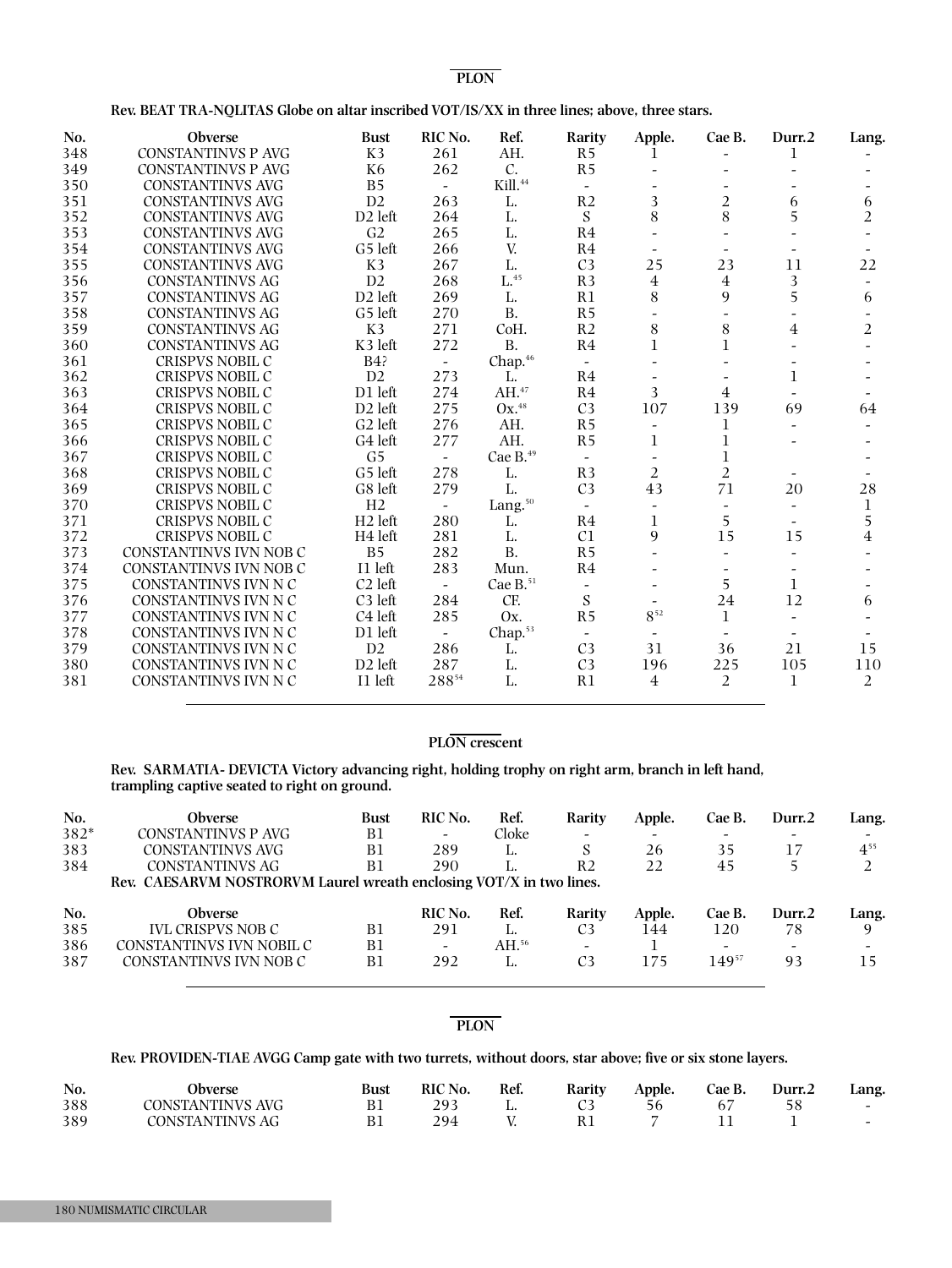**Rev. PROVIDEN-TIAE CAESS Camp gate with two turrets, without doors, star above; five or six stone layers.**

| No. | Obverse                       | Bust    | RIC No.                  | Ref.                      | Rarity                   | Apple. | Cae B.                   | Durr.2                   | Lang.                    |
|-----|-------------------------------|---------|--------------------------|---------------------------|--------------------------|--------|--------------------------|--------------------------|--------------------------|
| 390 | <b>FLIVL CRISPVS NOB CAES</b> | B4      | 295                      |                           |                          | 44     | 50                       | 44                       | $-$                      |
| 391 | CONSTANTINVS IVN NOB C        | B3      | 296                      | $\mathrm{L}^\mathrm{.58}$ | C <sub>3</sub>           | 13759  | 12960                    | 102                      |                          |
| 392 | FLA CONSTANTIVS N C           | B4      | $\overline{\phantom{0}}$ | Kill. $^{61}$             | $\overline{\phantom{0}}$ |        | -                        | $\overline{\phantom{0}}$ | $\overline{\phantom{0}}$ |
| 393 | FLA CONSTANTIVS NOB C         | B4      | 297                      |                           | R2                       | 19     |                          |                          | $\sim$                   |
| 394 | FLIVL CONSTANTIVS NOB C       | B4      | $\overline{\phantom{a}}$ | Kill. <sup>62</sup>       | $\overline{\phantom{a}}$ |        | $\overline{\phantom{0}}$ | $\overline{\phantom{a}}$ | $\overline{\phantom{0}}$ |
| 395 | FL IVL CONSTANTIVS NOB C      | B4 left | 298                      | $\mathrm{L}^{63}$         |                          |        |                          |                          | $\overline{\phantom{0}}$ |

#### **Rev. SECVRITAS REIPVBLICE Securitas standing left, lowering branch, raising pallium with right hand.**

| No. | Obverse           | <b>Bust</b> | RIC No. | Ref. | Rarity | Apple. Cae B. Durr.2 |  | Lang. |
|-----|-------------------|-------------|---------|------|--------|----------------------|--|-------|
| 396 | FL HELENA AVGVSTA |             | 299     |      |        |                      |  |       |

**Rev. SALVS REI-PVBLICAE Empress standing facing, looking left, head veiled, holding two children in her arms.**

| No. | Obverse             | <b>Bust</b> | RIC No. | Ref.           | Rarity | Apple. | Cae B. | Durr.2                   | Lang.                    |
|-----|---------------------|-------------|---------|----------------|--------|--------|--------|--------------------------|--------------------------|
| 397 | FLAV MAX FAVSTA AVG | А6          | $\sim$  | $V$ ogel. $64$ | $\sim$ | $\sim$ | $\sim$ | $\overline{\phantom{0}}$ | $\sim$                   |
| 398 | FLAV MAX FAVSTA AG  | А6          | 300     |                |        |        |        |                          | $\overline{\phantom{0}}$ |

#### **Footnotes:**

- 1. Thanks to Richard Abdy, Edward Besly, Richard Bourne, Hugh Cloke, Cathy King and Lord Stewartby for looking at a draft of this article and providing many helpful suggestions. Any errors or omissions, of course, remain mine. Thanks also to Curtis Clay, Paul DiMarzio, Zach Beasley and the late Stoffel Vogelaar for other help provided during the research for this article.
- 2. Coins 25/8/07, Walter Holt's Old Money.
- 3. RIC assigned this as R5 erroneously because the RIC footnote refers to another example, again in Berlin.
- 4. CNG Sale 66 Lot # 1625 notified to me by Paul DiMarzio. Could conceivably be bust type L5l – see illustration.
- 5. The Langtoft specimen was acquired by the BM (CM 2002,1207.16).
- 6. Ex. CNG 30/6/06, now Cloke Collection.
- 7. Private Collection (Beast Coins) Ex Ancient Coins Canada, VCoins, June 2009.
- 8. The obverse busts of RIC 181 and 182 are recorded in RIC as being radiate, draped, cuirassed, looking left (C3 l.) but all the specimens in Cae Bard and the RIC plate example show the bust as seen from the back (C2 l.). I have been informed of examples with supposedly genuine C3 busts but have yet to actually see an image of one.
- 9. See previous footnote.
- 10. Durrington #1512 presented to Salisbury museum. A further example in the BM 1988, 0136.6 (3.23 g.).
- 11. Photograph of this type referred to BM via BNF by Adrien Debar. (2.90g 20mm) Found near Châlons en Champagne in Marne (51).
- 12. Spink Auction 24/09/08 Lot #126 (part), illustrated, ex Vogelaar. Another example in the author's collection.
- 13. Durrington 2 #1674 (apparently this specimen was not retained by Salisbury Museum).
- 14. Langtoft 2 #36 acquired by BM (CM 2002,1207.18).
- 15. Acquired on eBay February 2010.
- 16. Lord Stewartby has a variant of RIC 230 reading BEATATRA-NQLLITAS.
- 17. BM has a specimen of this type from the Killingholme hoard (1994,0601.7)
- 18. Specimen in BNF see Stewartby in bibliography.
- 19. In the Cloke Collection there is a variant with the reverse legend BEATA TRA-NQVILLLITAS.
- 20. BM 1975, 1008.4 Obverse bust is holding horse by bridle with right hand, holding shield in left.
- 21. Durrington 2 #1726 (illustrated and retained by Salisbury Museum). A further example in the Stewartby collection.
- 22. BM has a specimen of this type from the Killingholme hoard (1994,0601.3)
- 23. BM has a specimen of this type from the Killingholme hoard (1994,0601.4)
- 24. Langtoft 2 #27 acquired by BM (CM 2002,1207.17).
- 25. Appleford #111 not included in RIC though.
- 26. Two further examples in the La Chapelle-lés-Luxeuil hoard #36 (2).
- 27. An example in the Stewartby collection with what appears to be a large shield on left shoulder.
- 28. A variant was sold in a Spink Auction 24/09/08 Lot #126 (part), illustrated, ex Vogelaar. Reverse legend BEATA TRA-NQVILLITA (sic – missing S)
- 29. LONDON 215-216. Reverse legend is BEAT TRANQVILLITAS; should be BEATA TRANQVILLITAS. Error appears also in INDEX II: REVERSE LEGENDS AND TYPES (p. 729). Legend BEAT TRANQVILLITAS probably does not exist at all, except as a result of engraver's error (see p. 115, footnote 288). Curtis Clay summarizes this problem as follows: "RIC 215-6 are the last listings for the BEATA TRA-NQVILLITAS type of RIC 199-216, not a new variant with BEAT only. So the introduction, p. 96, names two versions of this type only, BEATA TRANQVILLITAS and BEAT TRANQLITAS, with no mention of the alleged BEAT TRANQVILLITAS version of RIC 215-6. The same occurs in Voetter's Gerin cat., pp. 156-8; no BEAT TRANQVILLITAS, though RIC 216 with this alleged legend is stated to be very common (c3)! According to RIC, BEATA TRANQVILLITAS does not occur for Constantine II in this issue, but Voetter # 5 indeed lists it for him. Voetter #5 is clearly the same as RIC 216, with BEATA not BEAT" To further support this correction the Hunter catalogue records two examples of RIC 216 describing both as "but reverse BEATA" - Page 236, #2 and #3.
- 30. See note above.
- 31. The reordering of the BEATA/BEAT issues makes RIC 217-219 easier to explain. If they are correctly reported, and not actually F/B examplesthat were mis-catalogued, they could then be explained by the crossover from the longer to the shorter reverse legends. Lord Stewartby has reported to me that Paris does not have RIC 218.
- 32. Langtoft 2 #42 acquired by BM (CM 2002,1207.19).
- 33. BM has a specimen of this type from the Killingholme hoard (1994,0601.8)
- 34. Spink Auction 24/09/08 Lot #129 (part), illustrated. Ex Vogelaar.
- 35. Cae Bard #579-80 but 580 with altar inscribed VO/TIS/XX. Another example in the La Chapelle-lés-Luxeuil hoard #44.
- 36. This is probably Appleford #332 that is described as draped, cuirassed, carrying spear over right shoulder – bust G1l rather than G5l that is listed in RIC and duplicates RIC 249.
- 37. If the previous correction holds good, then Durrington # 1738 should probably have been recorded as RIC 249 rather than 248.
- 38. These 41 are recorded against RIC 248 in the Appleford hoard report but it is suggested that this is an error and they should correctly be recorded against RIC 250 which otherwise would be unrepresented in the hoard.
- 39. BM has a CRISPVS NOB CAES (Bust B5) specimen from the Killingholme hoard but this appears to be an unofficial coin (1994,0601.9).
- 40. Cae Bard #641.
- 41. Cae Bard #646-670.
- 42. Two entries are recorded for RIC 255 in the Appleford hoard report and although it is difficult to speculate what the 3 refers to, it is suspected that the 51 might be a combination of C2l and C3l bust types. This could also apply to the Langtoft entry.
- 43. An example in the Stewartby collection but with no sign of a globe and what appears to be a large shield on left shoulder.
- 44. Acquired by BM (1994,0601.11).
- 45. BM has a specimen of this type from the Killingholme hoard (1994,0601.12)
- 46. La Chapelle-lés-Luxeuil #54 (2.72g. 6h). Recorded as an unusual bust type – "cuirasse decorée d'une couronne ou d'une tête de Gorgonne?" and illustrated in the hoard report.